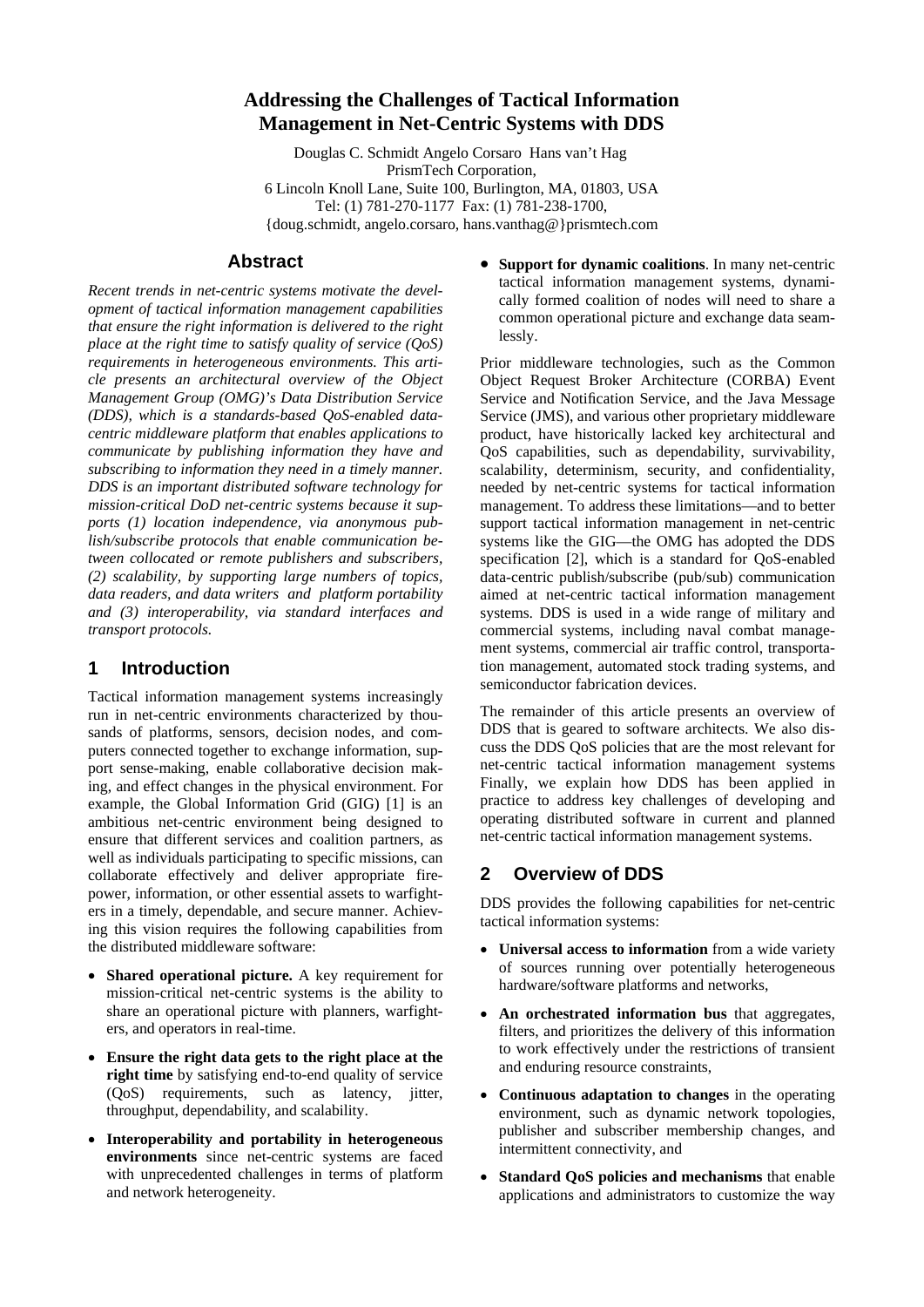information is delivered, received, and processed in the appropriate form and level of detail to users at multiple levels in net-centric systems.

This section describes the key capabilities and entities in DDS and shows how its QoS policies can be used to specify and enforce performance-related requirements of net-centric tactical information management systems. Figure 1 shows the various profiles and layers in the DDS standard. The lower layer defines a Data-Centric Publish Subscribe (DCPS) platform, whose goal is to provide efficient, scalable, predictable, and resource aware data distribution. The higher layer is the Data Local Reconstruction Layer (DLRL), which is an optional interface that provides an object-oriented facade atop the DCPS. The DLRL can be used to map topics onto object fields and defines navigable associations between objects.



**Figur e 1: Profiles and Layers in the DDS Standard.** 

A separate specification, called the Real-Time Publish/Subscribe (RTPS) DDS interoperability wire protocol [3], defines the standard network protocol used to exchange data between publishers and subscribers that use different implementations of DDS. The remainder of this section describes the conceptual model of DDS and explains the QoS policies that are most relevant for netcentric tactical information management systems.

# *2.1 DDS Conceptual Model*

**Domains and partitions**. DDS applications send and receive data within a domain. Domains can be divided into partitions that allow the separation and protection of different data flows. Although DDS entities can belong to different domains, only participants within the same domain can communicate, which helps isolate and optimize communication within communities that share common interests. For example, each communication layer within the GIG could be associated with a DDS domain, and further subdivided into partitions. This approach isolates domain participants across layers, which enables effective use of resources and helps enforce security and confidentiality policies.

Global data space. DDS provides a strongly typed global data space within each domain in which applications produce and consume the dynamically changing portions of a shared information model, as shown in Figure 2. DDS's information model capabilities are similar to those of relational databases, except that DDS's global data space is completely distributed, QoS-

aware, and allows anonymous and asynchronous sharing of a common information model. The DDS information model is the only knowledge publishers and subscribers need to communicate, *i.e.*, they need not be aware of each other nor be concerned with low-level network programming details, such as IP addresses, port numbers, remote object references, or service names. By allowing data to flow where and when needed, DDS's global data space enables the sharing of tactical information and situational awareness needed to implement net-centric tactical information management systems.



**Figure 2: DDS Global Data Space in a Domain.** 

**Topic**. A DDS topic is an association between a data type, a set of QoS, and a unique name, as shown in Figure 3. A topic is also the unit of information contained in DDS's global data space and is used by applications to define their information model and associate QoS policies with it. DDS applications in net-centric systems define their information model by identifying topics that are relevant for solving their requirements and organizing them into either relational or object-oriented models. DDS thus allows the expression of the system information model as either (1) a topic relational model, which can be thought as an extension of the familiar entity relationship diagrams used in data bases, decorated with QoS, or (2) an object-oriented model, which can also be synthesized as an object-oriented view of the relational model.



**Figure 3: DDS Topic.** 

The DCPS layer provides support for relational modeling, while the DLRL extends the DCPS with an objectoriented facade, so that applications can either completely ignore the DCPS relational models or build an object models atop the DLRL. Data associated with DDS topics are expressed using types defined by the standard OMG Interface Definition Language (IDL),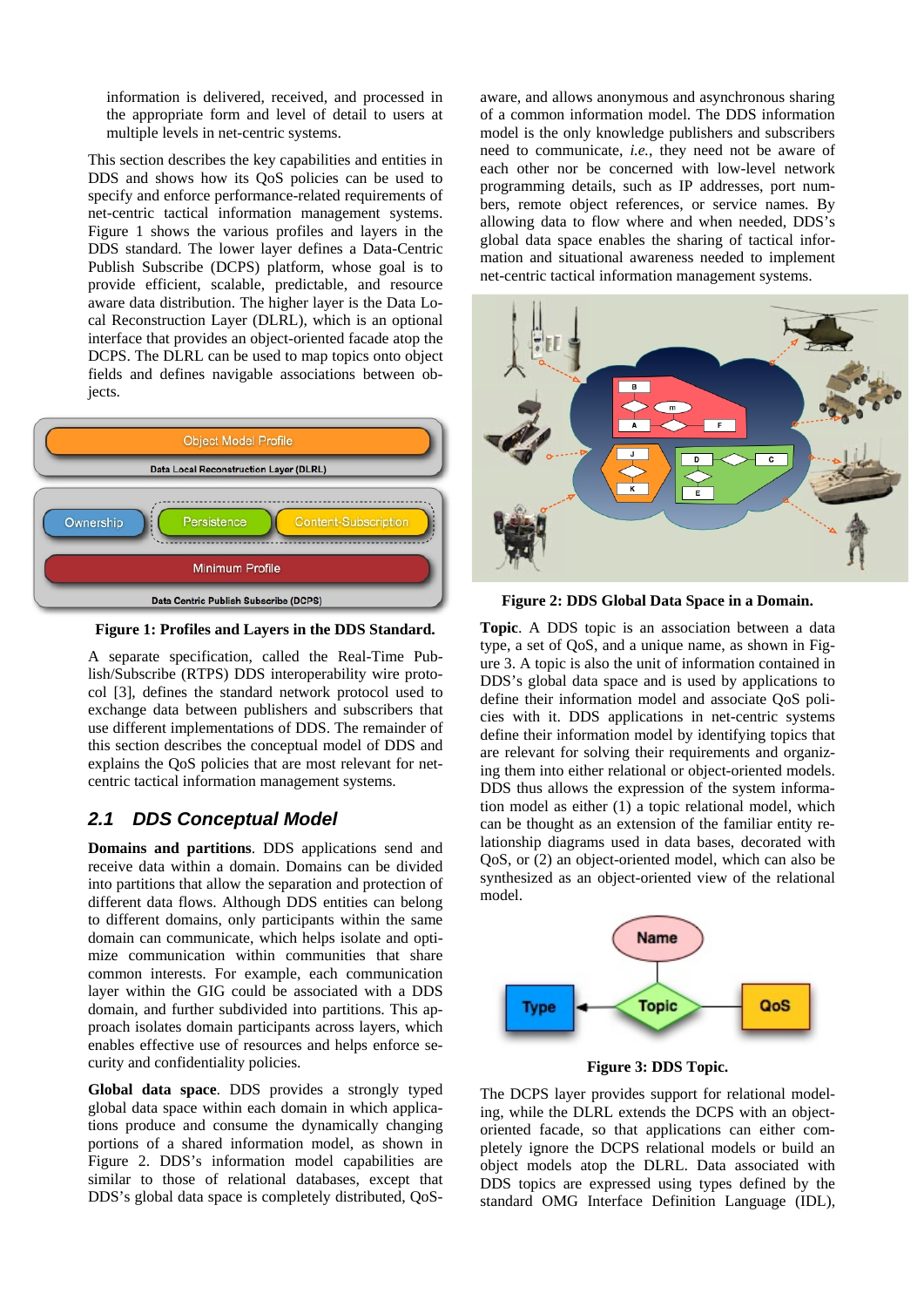which simplifies the inter-working between DDS and CORBA. Relationships between topics can be captured via keys that can be used to distinguish between different instances of the same topic.

In net-centric tactical information systems, an information model will be associated with every layer in which DDS-based data exchange occurs. This information model, which can comply with DoD or NATO standards, is the *lingua franca* used by the different applications in coalitions to exchange information and seamlessly interoperate. Likewise, the QoS policies decorating the information model determine how the data is disseminated, persisted, and received in the global data space.

Publishers and subscribers. In net-centric tactical information management systems, publishers and subscribers correspond to a range of domain participants, such as embedded devices, Unmanned Air Vehicles (UAVs), soldiers' equipment, as well as planning and simulation services in operations centers. DDS applications use data writers to publish data values to the global data space of a domain and data readers to receive data. A publisher is a factory that creates and manages a group of data writers with similar behavior or QoS policies, as shown in Figure 4. A subscriber is a factory that creates and manages data readers, as shown in Figure 4.

Publishers can declare their intent to produce data on particular topics with associated QoS, and distribute the data on those topics to the global data space. Subscribers receive topic data in the global data space that match their subscriptions (the rules that define what represents a matching subscription are described below). QoS policies allow publishers and subscribers to define (1) their local behavior, such as the number of historical data samples they require and the maximum update-rate at which they want to receive data, and (2) how data should be treated once in transit with respect to reliability, urgency, importance, and durability. Topics can also be annotated with these QoS policies to drive the behavior of the data-distribution. The QoS policies of pre-defined topics serve as defaults for publishers and subscribers and can therefore ensure consistency between requested and offered QoS.

Subscriptions and matching. A subscription is an operation that associates a subscriber to its matching publishers, as shown in the center of Figure 4. In addition to the topic-based subscriptions described above, DDS also supports *content-based subscription*, in which a subset of the standard Structured Query Language (SQL) is used to specify subscription filters. In DDS a *matching* subscription must match the following two types of topic's properties: (1) its features, such as its type, name, key, and content, and (2) its QoS policies, which are described in the *QoS Policies*  section.

The matching process for QoS uses a requested/offered (RxO) model shown in Figure 5, where the requested QoS must be less than or equal to the offered QoS. For example, subscribers requesting reliable data delivery cannot communicate with publishers that only distribute

data using best effort delivery. Likewise, subscribers cannot request a topic update whose deadline is smaller than that declared by any publishers.

The subscription matching mechanism provided by DDS enforces a powerful form of "design by contract" [5], where QoS is used together with type information to decide whether publishers and subscribers can communicate. This extended form of design by contract helps ensure that net-centric systems will operate as intended, both from functional and QoS perspectives. These assurances are essential in the development, deployment, and operation of mission-critical net-centric tactical information management systems.



#### **Figure 4: DDS Publisher/Writer Subscriber/Reader and Subscription/QoS Matching.**

Discovery. Another key feature of DDS is that all information needed to establish communication can be discovered automatically, in a completely distributed manner. Applications dynamically declare their intent to become publishers and/or subscribers of one or more topics to the DDS middleware, which uses this information to establish the proper communication paths between discovered entities. This capability supports dynamic scenarios common in net-centric tactical information management where cooperating domain participants join and leave throughout system operation.

# *2.2 Quality of Service (QoS) Policies*

DDS is designed for mission-critical net-centric systems where the right answer delivered too late becomes the wrong answer. To meet this requirement it is essential that the middleware controls and optimizes the use of resources, such as network bandwidth, memory, and CPU time. Figure 5 shows the rich set of QoS policies that DDS [2] provides to control and limit topic (T), data reader (DR), data writer (DW), publisher (P), and subscriber (S) resources and topic OoS properties, such as persistence, reliability, and timeliness. Below we discuss the DDS QoS policies that are the most relevant for net-centric tactical information management systems.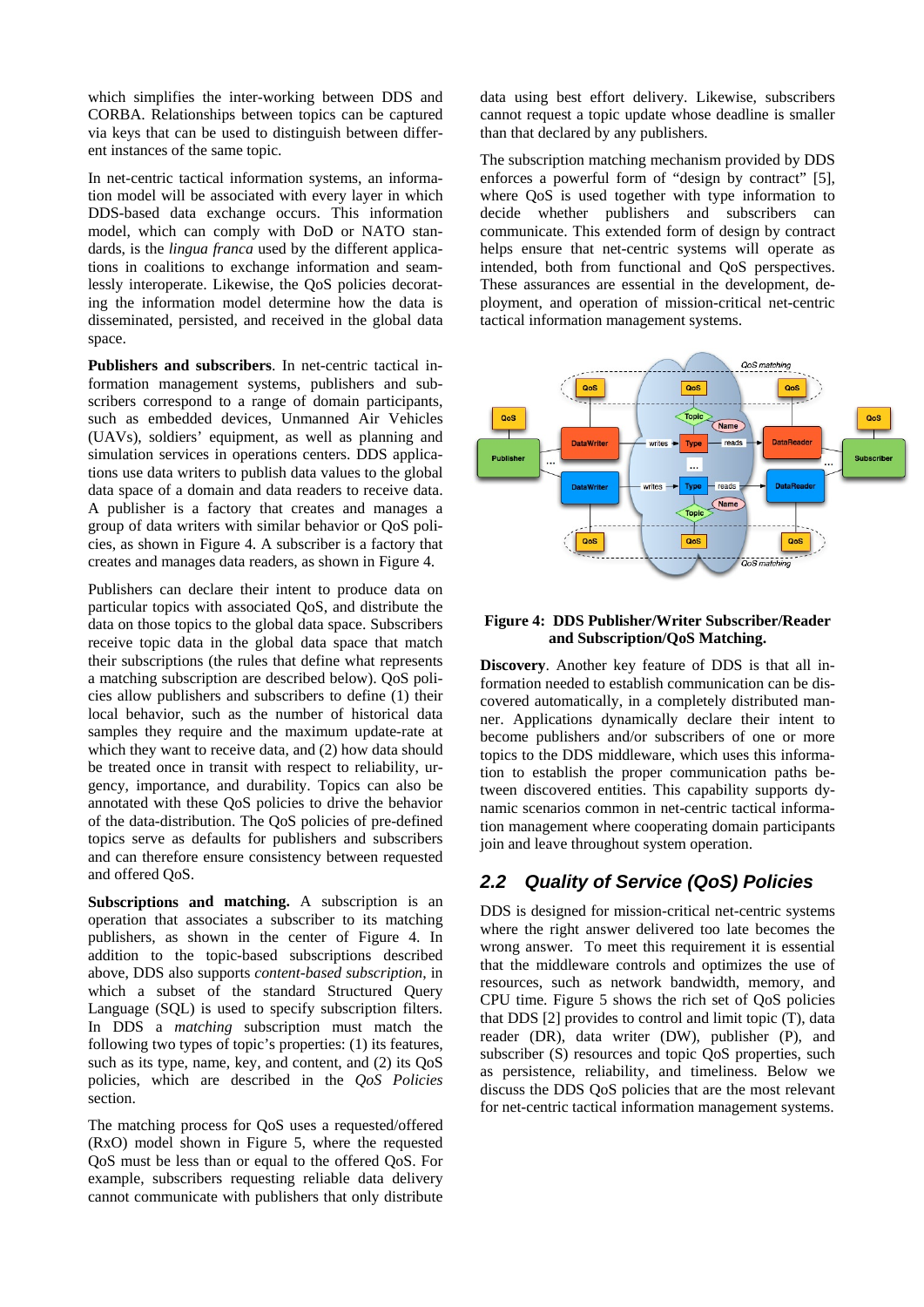| <b>QoS Policy</b>                   | <b>Applicability</b> | <b>RxO</b> | <b>Modifiable</b> |                             |
|-------------------------------------|----------------------|------------|-------------------|-----------------------------|
| <b>DURABILITY</b>                   | T, DR, DW            | Y          | N                 | Data<br><b>Availability</b> |
| <b>DURABILITY</b><br><b>SERVICE</b> | T. DW                | N          | N                 |                             |
| <b>LIFESPAN</b>                     | T. DW                | ٠          | Y                 |                             |
| <b>HISTORY</b>                      | T. DR. DW            | N          | N                 |                             |
| <b>PRESENTATION</b>                 | P.S.                 | Y          | N                 | <b>Data Delivery</b>        |
| <b>RELIABILITY</b>                  | T. DR. DW            | Ÿ          | N                 |                             |
| <b>PARTITION</b>                    | P.S                  | N          | Y                 |                             |
| <b>DESTINATION</b><br><b>ORDER</b>  | T. DR. DW            | Y          | N                 |                             |
| <b>OWNERSHIP</b>                    | T. DR. DW            | Y          | N                 |                             |
| <b>OWNERSHIP</b><br><b>STRENGTH</b> | <b>DW</b>            | ۰          | Y                 |                             |
| <b>DEADLINE</b>                     | T. DR. DW            | Y          | Y                 | Data<br><b>Timeliness</b>   |
| <b>LATENCY</b><br><b>BUDGET</b>     | T. DR. DW            | Y          | Y                 |                             |
| <b>TRANSPORT</b><br><b>PRIORITY</b> | T. DW                |            | Y                 |                             |
| <b>TIME BASED</b><br><b>FILTER</b>  | <b>DR</b>            | ۰          | Y                 | <b>Resources</b>            |
| <b>RESOURCE</b><br><b>LIMITS</b>    | T, DR, DW            | N          | N                 |                             |
| <b>USER DATA</b>                    | DP, DR, DW           | N          | Y                 | Configuration               |
| <b>TOPIC DATA</b>                   | т                    | N          | Y                 |                             |
| <b>GROUP DATA</b>                   | P.S                  | N          | Y                 |                             |

#### **Figure 5: Key QoS Policies for Net-centric Systems**

**Data availability.** DDS provides the following QoS policies that control the availability of data to domain participants:

- The DURABILITY QoS policy controls the lifetime of the data written to the global data space in a domain. Supported durability levels include (1) volatile, which specifies that once data is published it is not maintained by DDS for delivery to late joining applications, (2) transient local, which specifies that publishers store data locally so that late joining subscribers get the last published item if a publisher is still alive, (3) transient, which ensures that the global data space maintains the information outside the local scope of any publishers for use by late joining subscribers, and (4) persistent, which ensures that the global data space stores the information persistently so it is available to late joiners even after the shutdown and restart of the system. Durability is achieved by relying on a durability service whose properties are configured by means of the DURABIL-ITY\_SERVICE QoS.
- The LIFESPAN QoS policy controls the interval of time during which a data sample is valid. The default value is infinite, with alternative values being the time-span for which the data can be considered valid.
- The HISTORY QoS policy controls the number of data samples (i.e., subsequent writes of the same topic) that must be stored for readers or writers. Possible values are the last sample, the last n samples, or all samples.

These QoS policies provide the DDS global data space with the ability to cooperate in highly dynamic environments characterized by continuous joining and leaving of publisher/subscribers. This capability makes it possible for net-centric tactical information management sys-

tems to share a common operational picture regardless of the dynamism that characterizes portions of the systems, such as coalitions of soldiers collaborating in urban environments or coordinated UAVs in support of tactical operations.

**Data delivery.** DDS provides the following QoS policies that control how data is delivered and which publishers are allowed to write a specific topic:

- The PRESENTATION QoS policy gives control on how changes to the information model are presented to subscribers. This QoS gives control on the ordering as well as the coherency of data updates. The scope at which it is applied is defined by the access scope, which can be one of INSTANCE, TOPIC, or GROUP level.
- The RELIABILITY QoS policy controls the level of reliability associated with data diffusion. Possible choices are RELIABLE and BEST\_EFFORT distribution.
- The PARTITION QoS policy gives control over the association between DDS partitions (represented by a string name) and a specific instance of a publisher/subscriber.
- The DESTINATION ORDER OoS policy controls the order of changes made by publishers to some instance of a given topic. DDS allows the ordering of different changes according to source or destination timestamps.
- The OWNERSHIP OoS policy controls which writer 'owns' the write-access to a topic when there are multiple writers and ownership is EXCLUSIVE. Only the writer with the highest OWNER-SHIP STRENGTH can publish the data. If the OWNERSHIP QoS policy value is shared, multiple writers can concurrently update a topic. OWNER-SHIP thus helps to manage replicated publishers of the same data.

These QoS policies control the reliability and availability of the data, thus allowing the delivery of the right data to the right place at the right time. More elaborate ways of selecting the right data are offered by the DDS content-awareness profile that allows applications to select information of interest based upon their content.

**Data timeliness.** DDS provides the following QoS policies that control the timeliness properties of distributed data:

- The DEADLINE QoS policy allows applications to define the maximum inter-arrival time for data. DDS can be configured to automatically notify applications when deadlines are missed.
- The LATENCY\_BUDGET QoS policy provides a means for applications to inform DDS of the urgency associated with transmitted data. The latency budget specifies the time period within which DDS must distribute the information. This time period starts from the moment the data is written by a publisher until it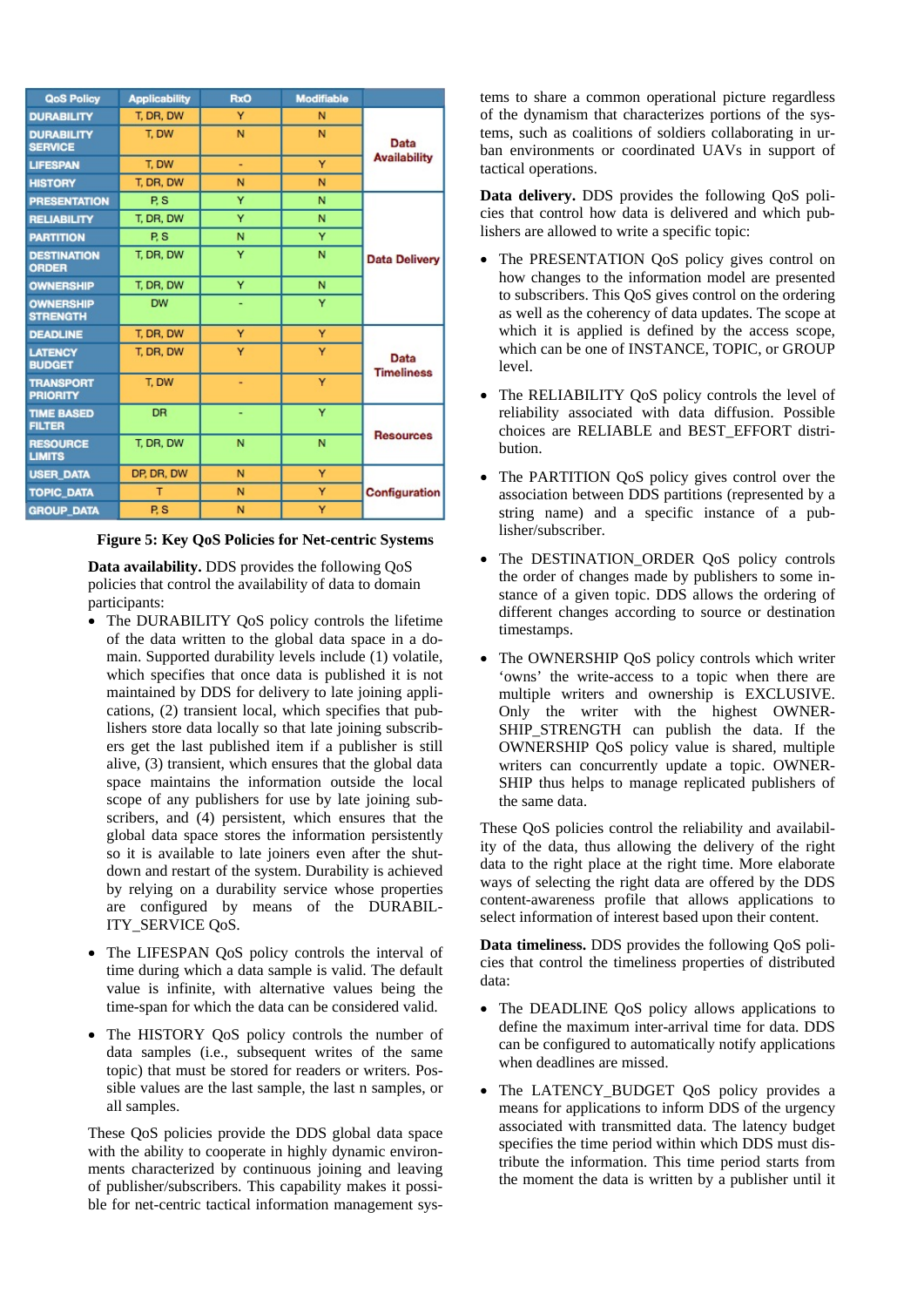is available in the subscriber's data-cache ready for use by reader(s).

• The TRANSPORT PRIORITY QoS policy allows applications to control the importance associated with a topic or with a topic instance, thus allowing a DDS implementation to prioritize more important data relative to less important data.

These QoS policies make it possible to ensure that tactical information needed to reconstruct the shared operational picture is delivered in a timely manner.

**Resources.** DDS defines the following QoS policies to control the network and computing resources that are essential to meet data dissemination requirements:

- The TIME\_BASED\_FILTER QoS policy allows applications to specify the minimum inter-arrival time between data samples, thereby expressing their capability to consume information at a maximum rate. Samples that are produced at a faster pace are not delivered. This policy helps a DDS implementation optimize network bandwidth, memory, and processing power for subscribers that are connected over limited bandwidth networks or which have limited computing capabilities.
- The RESOURCE LIMITS QoS policy allows applications to control the amount of message buffering performed by a DDS implementation.

DDS's QoS policies support the various elements and operating scenarios that constitute net-centric tactical information management. By controlling these QoS policies it is possible to scale DDS from low-end embedded systems connected with narrow and noisy radio links, to high-end servers connected to high-speed fiberoptic networks.

**Configuration.** The QoS policies described above provide control over the most important aspects of data delivery, availability, timeliness, and resource usage. In addition, DDS also supports the definition and distribution of user specified bootstrapping information via the following QoS policies:

- The USER DATA QoS policy allows applications to associate a sequence of octets to domain participant data readers and data writers. This data is then distributed by means of the DCPSParticipant built-in topic. This QoS policy is commonly used to distribute security credentials.
- The TOPIC\_DATA QoS policy allows applications to associate a sequence of octets with a topic. This bootstrapping information is distributed by means of the DCPSTopic built-in topic. A common use of this QoS policy is to extend topics with additional information, or meta-information, such as eXtensible Markup Language (XML) schemas.
- The GROUP\_DATA QoS policy allows applications to associate a sequence of octets with publishers and subscribers. This bootstrapping information is distributed by means of the DCPSSubscription,and DCPSPublication built-in topics, respectively. A

typical use of this information is to allow additional application control over subscriptions matching.

### **3.DDS Success Stories**

Although DDS is a relatively new standard (adopted by the OMG in 2004), it has been adopted quickly due to its ability to address key requirements of data distribution in net-centric systems, as well as the maturity and quality of available implementations, which are based on decades of experience developing data-centric middleware for mission-critical systems. Moreover, DDS has been mandated by (1) the US Navy's Open Architecture Computing Environment [6] as the standard publish/subscribe technology to use in next-generation combat management systems, and (2) DISA as the standard technology for publish/subscribe to be used in all new or upgraded systems [7]. Several major defense programs, such as the US Navy's DDG-1000 land attack destroyer, US Army's Future Combat Systems (FCS), and the Thales Tactical Information And Command System Operating System (TACTICOS), also adopted DDS even before it was mandated, underscoring DDS's ability to address the data distribution challenges of next generation net-centric defense systems.

For example, the TACTICOS combat management system [8] developed by THALES Naval Netherlands is based on an implementation of DDS [9] that allows them to achieve very good scalability, from small ships to aircraft carrier grade, as well as high performance, availability, and determinism even under temporary overload conditions. TACTICOS is currently in use in 15 Navies worldwide serving 20 ships-classes ranging from small patrol boats up to large frigates. The utilization of DDS is instrumental in its success since it provides both the scalability to support thousands of applications running on more than 150 distributed computers on a frigate size system. Another key feature of DDS is its 'battle-damage resistence,' meaning that software can by dynamically re-allocated to the remaining computer pool in case of an error on a specific computer. The DDS Persistence Profile support is instrumental in this dynamic re-allocation since it allows applications to store their internal state into the DDS middleware, which manages this state in a distributed and fault-tolerant way so that restarted applications can continue what they were doing before they crashed.

The DDS implementation used on TACTICOS supports a data-centric approach where at the start of the systemdesign, the information model can be captured, annotated with proper QoS policies, and then shared between multiple parties. This federated architecture is common in existing and planned 'coalition-based' developments where multiple parties jointly implement the overall combat system. DDS provides the fault tolerant information backbone onto which all these applications are deployed and is thus responsible for providing each application with the right information at the right time.

Along with the rapid adoption of DDS in the defense domain, its use is also steadily growing in other domains, such as transportation, telecommunications, and